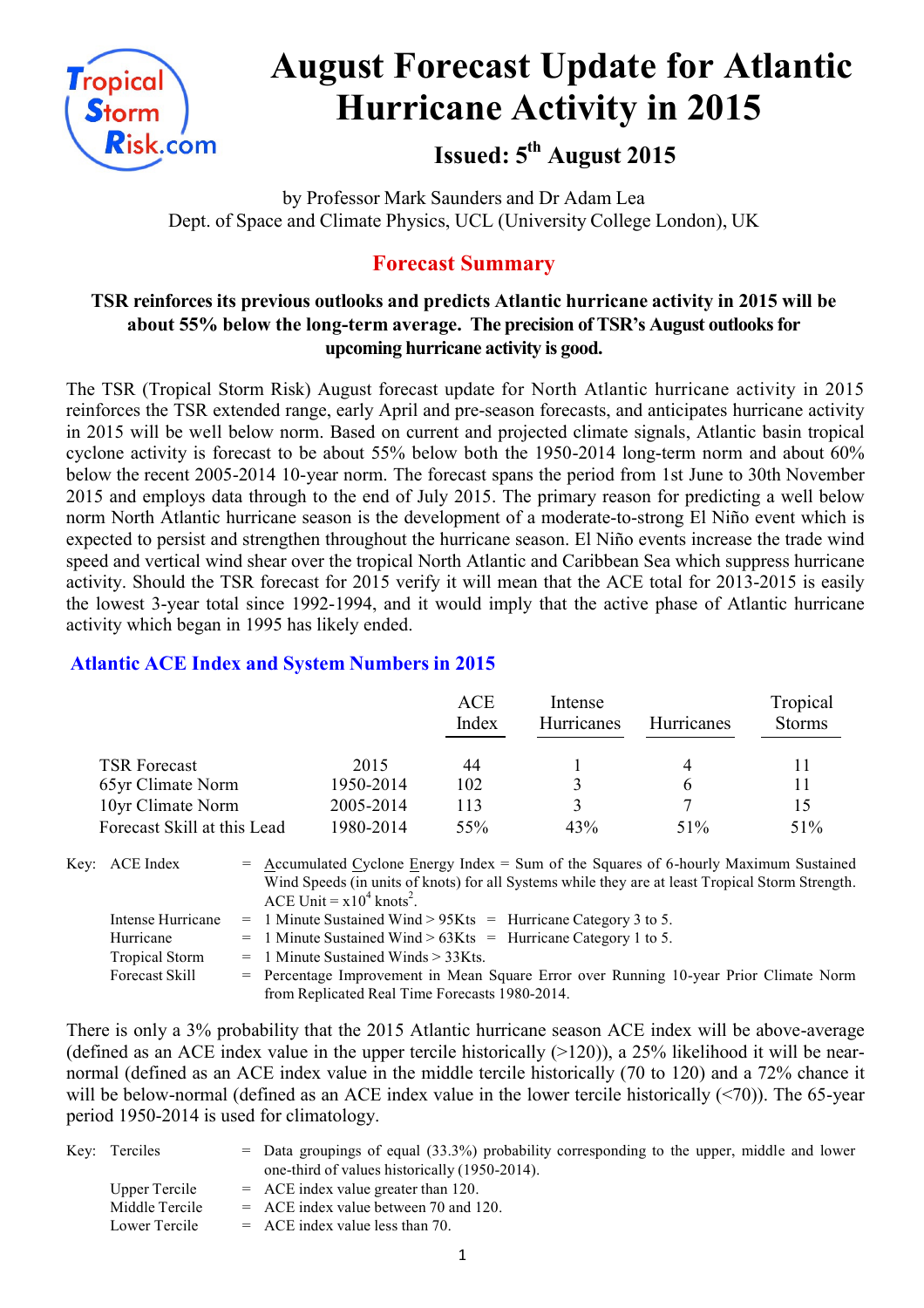#### **ACE Index & Numbers Forming in the MDR, Caribbean Sea and Gulf of Mexico in 2015**

|                             |           | <b>ACE</b> | Intense    |            | Tropical      |
|-----------------------------|-----------|------------|------------|------------|---------------|
|                             |           | Index      | Hurricanes | Hurricanes | <b>Storms</b> |
|                             |           |            |            |            |               |
| <b>TSR Forecast</b>         | 2015      | 25         |            |            |               |
| 65yr Climate Norm           | 1950-2014 | 80         |            |            |               |
| 10-yr Climate norm          | 2005-2014 | 90         | ζ          |            |               |
| Forecast Skill at this Lead | 1980-2014 | 67%        | 44%        | 64%        | 68%           |

The Atlantic hurricane Main Development Region (MDR) is the region 10°N-20°N, 20°W-60°W between the Cape Verde Islands and the Caribbean Lesser Antilles. A storm is defined as having formed within this region if it reached at least tropical depression status while in the area.

There is only a 4% probability that the 2015 Atlantic hurricane season ACE index will be above-average (defined as an ACE index value in the upper tercile historically  $(>92)$ ), a 28% likelihood it will be nearnormal (defined as an ACE index value in the middle tercile historically (42 to 92) and a 68% chance it will be below-normal (defined as an ACE index value in the lower tercile historically (<42)). The 65-year period 1950-2014 is used for climatology.

#### **USA Landfalling ACE Index and Numbers in 2015**

|                             |           | ACE<br>Index | Hurricanes | Tropical<br><b>Storms</b> |
|-----------------------------|-----------|--------------|------------|---------------------------|
| <b>TSR Forecast</b>         | 2015      | 0.8          |            | ζ                         |
| 65yr Climate Norm           | 1950-2014 | 2.3          |            | ζ                         |
| 10yr Climate Norm           | 2005-2014 | 21           |            | ζ                         |
| Forecast Skill at this Lead | 1980-2014 | 27%          | 6%         | 4%                        |

Key:  $\text{ACE Index} = \text{Accumulated Cyclone Energy Index} = \text{Sum of the Squares of hourly Maximum Sustainable distance.}$ Wind Speeds (in units of knots) for all Systems while they are at least Tropical Storm Strength and over the USA Mainland (reduced by a factor of 6). ACE Unit =  $x10^4$  knots<sup>2</sup>. Strike Category = Maximum 1 Minute Sustained Wind of Storm Directly Striking Land. USA Mainland  $=$  Brownsville (Texas) to Maine

USA landfalling intense hurricanes are not forecast since we have no skill at any lead.

There is a 21% probability that in 2015 the USA landfalling ACE index will be above average (defined as a USA ACE index value in the upper tercile historically (>2.51)), a 23% likelihood it will be near-normal (defined as a USA ACE index value in the middle tercile historically (1.09 to 2.51)) and a 56% chance it will be below-normal (defined as a USA ACE index value in the lower tercile historically  $($ (  $>$ 1.09)). The 65-year period 1950-2014 is used for climatology.

#### **Caribbean Lesser Antilles Landfalling Numbers in 2015**

|                             |           | ACE<br>Index | Intense<br>Hurricanes | <b>Hurricanes</b> | Tropical<br><b>Storms</b> |
|-----------------------------|-----------|--------------|-----------------------|-------------------|---------------------------|
| <b>TSR Forecast</b>         | 2014      | 0.2          |                       |                   |                           |
| 65yr Climate Norm           | 1950-2014 | 13           |                       |                   |                           |
| 10yr Climate Norm           | 2005-2014 | 09           |                       |                   |                           |
| Forecast Skill at this Lead | 1980-2014 | 32%          | 10%                   | $21\%$            | 20%                       |

Key:  $ACE Index = Accumulated Cyclone Energy Index = Sum of the Squares of hourly Maximum Sustainable$ Wind Speeds (in units of knots) for all Systems while they are at least Tropical Storm Strength and within the region  $10^{\circ}$ -18°N,  $63^{\circ}$ -60°W (reduced by a factor of 6). ACE Unit =  $x10^4$  knots<sup>2</sup>. Strike Category = Maximum 1 Minute Sustained Wind of Storm Directly Striking Land.

Lesser Antilles = Island Arc from Anguilla to Trinidad Inclusive.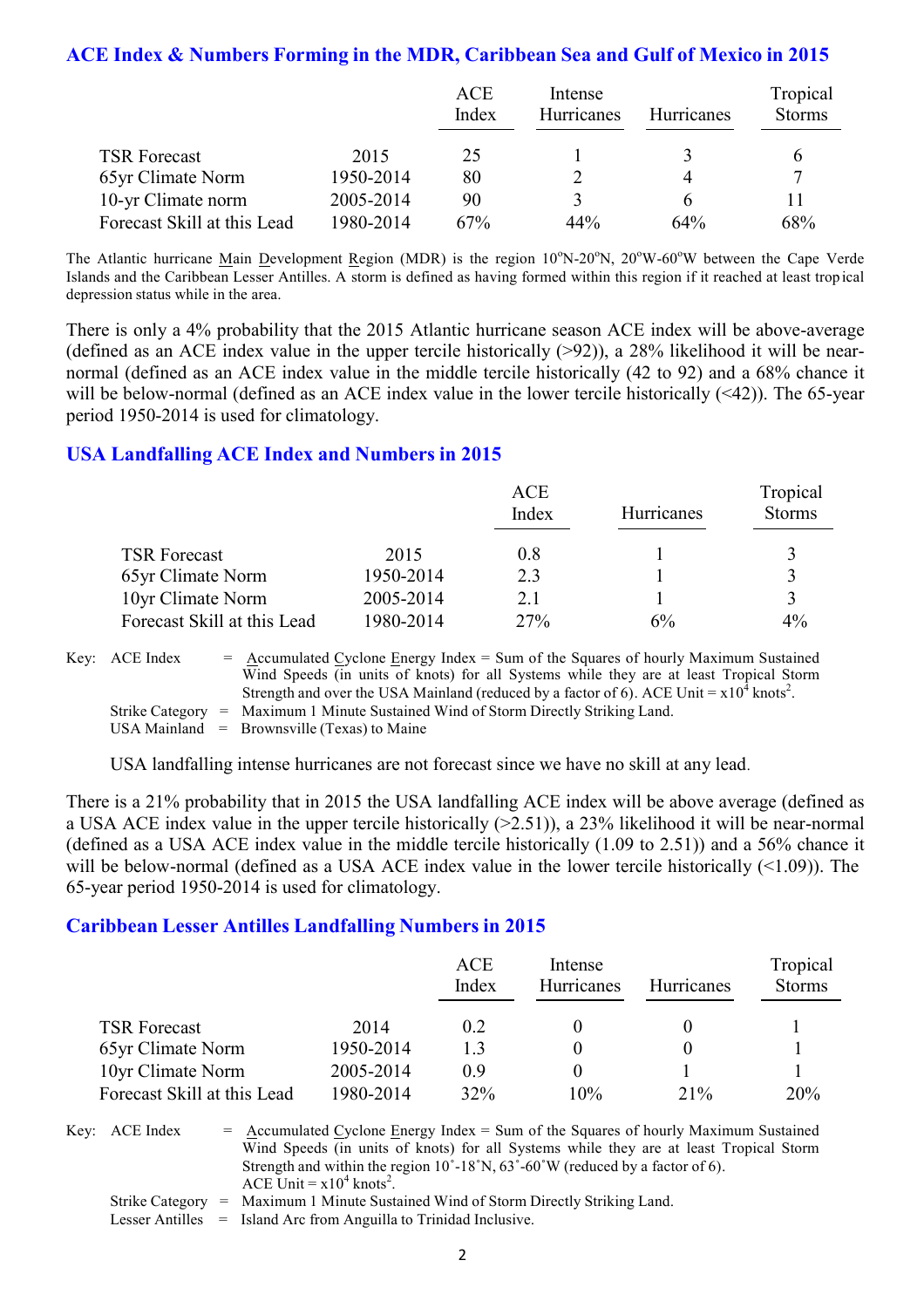#### **Methodology and Key Predictors for 2015**

The TSR statistical seasonal hurricane forecast model divides the North Atlantic into three regions and employs separate forecast models for each region before summing the regional hurricane forecasts to obtain an overall forecast. For two of these three regions (tropical North Atlantic, and the Caribbean Sea and Gulf of Mexico) the forecast model pools different environmental fields involving August-September sea surface temperatures (SSTs) and July-September trade wind speed to select the environmental field or combination of fields which gives the highest replicated real-time skill for hurricane activity over the prior 10-year period. The nature of this process means that the details of the seasonal forecast model can vary subtly from year-to-year and also with lead time within the same year. Separate forecast models are employed to predict the July-September trade wind speed and to predict the August-September SSTs. Finally bias corrections are employed for each predictand based on the forecast model performance for that predictand over the prior 10 years.

The main factor behind the TSR forecast for a well below-norm hurricane season in 2015 is the anticipated moderate supressing effect of the July-September forecast trade wind at 925mb height over the Caribbean Sea and tropical North Atlantic region  $(7.5^{\circ}N - 17.5^{\circ}N, 30^{\circ}W - 100^{\circ}W)$ . This field is forecast to be  $0.81\pm0.40$  ms<sup>-1</sup> stronger than normal which is down from the pre-season forecast value of  $1.36\pm0.82$  ms<sup>-1</sup> stronger than normal (1980-2014 climatology). A secondary factor is the August-September forecast sea surface temperature for the Atlantic MDR  $(10^{\circ}N - 20^{\circ}N, 20^{\circ}W - 60^{\circ}W)$ . The latter is forecast to be  $0.10\pm0.13$ °C warmer than normal which is close to neutral but warmer than the preseason forecast value of 0.33±0.25°C cooler than normal (1980-2014 climatology). The July-September 2015 trade wind prediction is based on the observed July 2015 trade wind speed anomaly. The forecast skills for the July-September trade wind speed and August-September MDR SST are both 83% assessed for 1980-2014. While the likelihood of a well below norm hurricane season is high it should be stressed that uncertainties remain in the forecast values for August-September ENSO and for August-September tropical North Atlantic and Caribbean Sea SSTs.

#### **The Precision of Seasonal Hurricane Forecasts**

The figure below displays the skill as a function of lead time for predicting seasonal North Atlantic hurricane activity. The assessment is made for the most recent 10-year period 2005-2014 and employs the actual forecast values issued by three forecast centres: TSR, NOAA (National Oceanic and Atmospheric Administration) and CSU (Colorado State University). The TSR skills displayed below differ from those on page 1 as the latter are computed for the 35-year period 1980-2014.

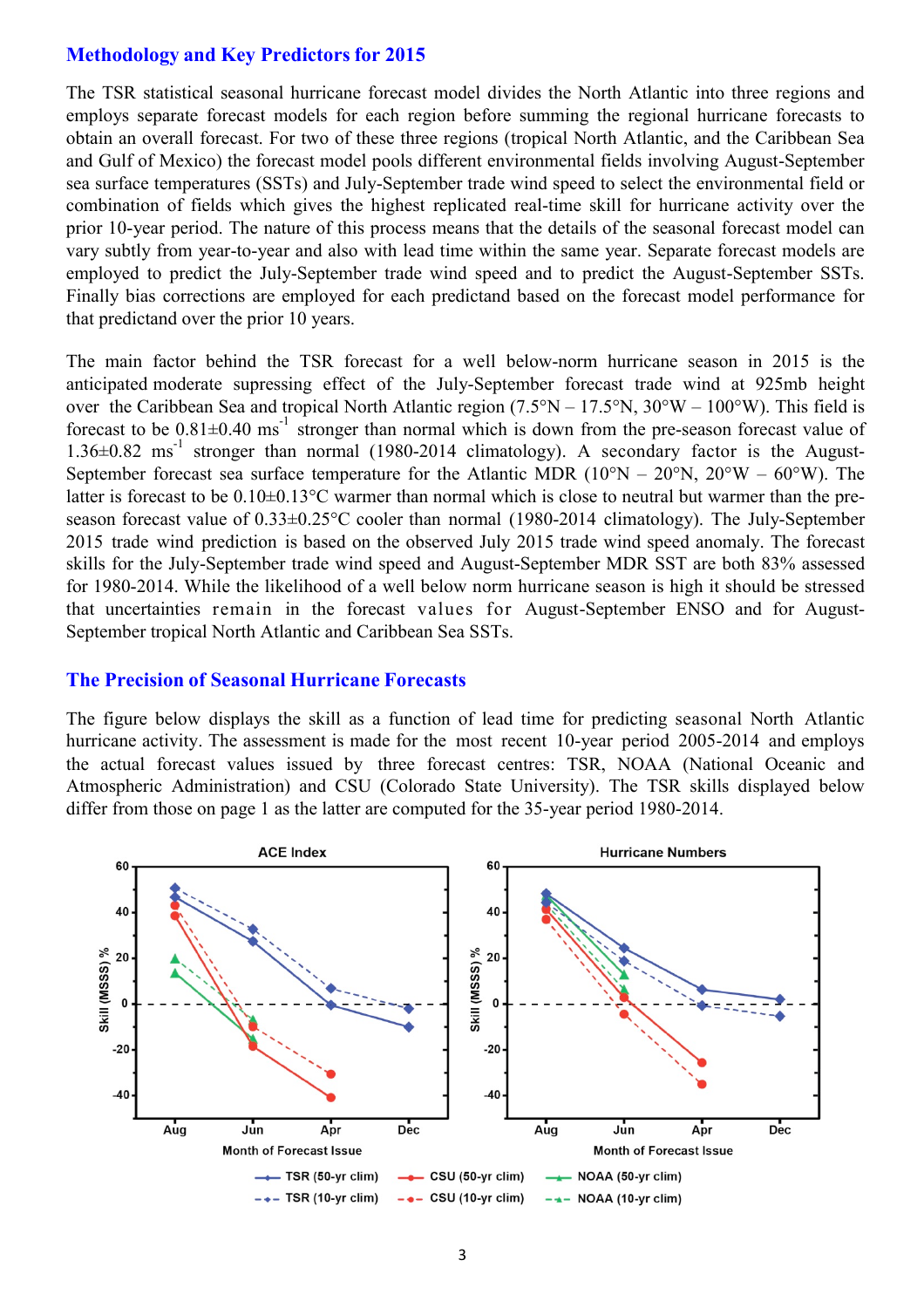Forecast precision is assessed using the Mean Square Skill Score (MSSS) which is the percentage improvement in mean square error over a climatology forecast. Positive skill indicates that the model performs better than climatology, while a negative skill indicates that it performs worse than climatology. Two different climatologies are used: a fixed 50-year (1950-1999) climatology and a running prior 10-year climate norm.

It should be noted that NOAA does not issue seasonal hurricane outlooks before late May and that CSU stopped providing quantitative extended-range hurricane outlooks from the prior December in 2011. It is clear from the figure that there is little skill in forecasting the upcoming number of hurricanes from the previous December. Skill climbs slowly as the hurricane season approaches with moderate-to-good skill levels being achieved from early August.

TSR was the best performing statistical seasonal forecast model at all lead times for 2005-2014.

#### **Further Information and Next Forecast**

Further information about TSR forecasts and verifications may be obtained from the TSR web site *http://www.tropicalstormrisk.com*. This is the final TSR outlook for the 2015 North Atlantic hurricane season. A summary of the 2015 Atlantic hurricane season and a verification of the TSR seasonal forecasts that were made will be issued in January 2016.

#### **Appendix** – **Predictions from Previous Months**

| <b>Atlantic ACE Index and System Numbers 2015</b> |             |                     |                                    |                |                              |  |
|---------------------------------------------------|-------------|---------------------|------------------------------------|----------------|------------------------------|--|
|                                                   |             | <b>ACE</b><br>Index | Named<br>Tropical<br><b>Storms</b> | Hurricanes     | Intense<br>Hurricanes        |  |
| Average Number (1950-2014)                        |             | 102                 | 11                                 | 6              | 3                            |  |
| Average Number (2005-2014)                        |             | 113                 | 15                                 | 7              | 3                            |  |
|                                                   | 5 Aug 2015  | 44                  | 11                                 | $\overline{4}$ |                              |  |
| <b>TSR Forecasts</b>                              | 27 May 2015 | 37                  | 10                                 | $\overline{4}$ |                              |  |
|                                                   | 8 Apr 2015  | 56                  | 11                                 | 5              | $\overline{2}$               |  |
|                                                   | 9 Dec 2014  | 79                  | 13                                 | 6              | $\overline{2}$               |  |
|                                                   | 4 Aug 2015  | 35                  | 8                                  | 2              |                              |  |
|                                                   | 1 Jul 2015  | 40                  | 8                                  | 3              |                              |  |
| <b>CSU</b> Forecasts                              | 1 Jun 2015  | 40                  | 8                                  | 3              |                              |  |
|                                                   | 9 Apr 2015  | 40                  | $\overline{7}$                     | 3              |                              |  |
| <b>NOAA Forecast</b>                              | 27 May 2015 | 37-79               | $6 - 11$                           | $3-6$          | $0 - 2$                      |  |
| UK Met Office                                     | 21 May 2015 | 74                  | 9                                  | 5              | $\qquad \qquad \blacksquare$ |  |
| Institute of<br>Meteorology, Cuba                 | 4 May 2015  |                     | 8                                  | 3              |                              |  |

#### **1. Atlantic ACE Index and System Numbers**